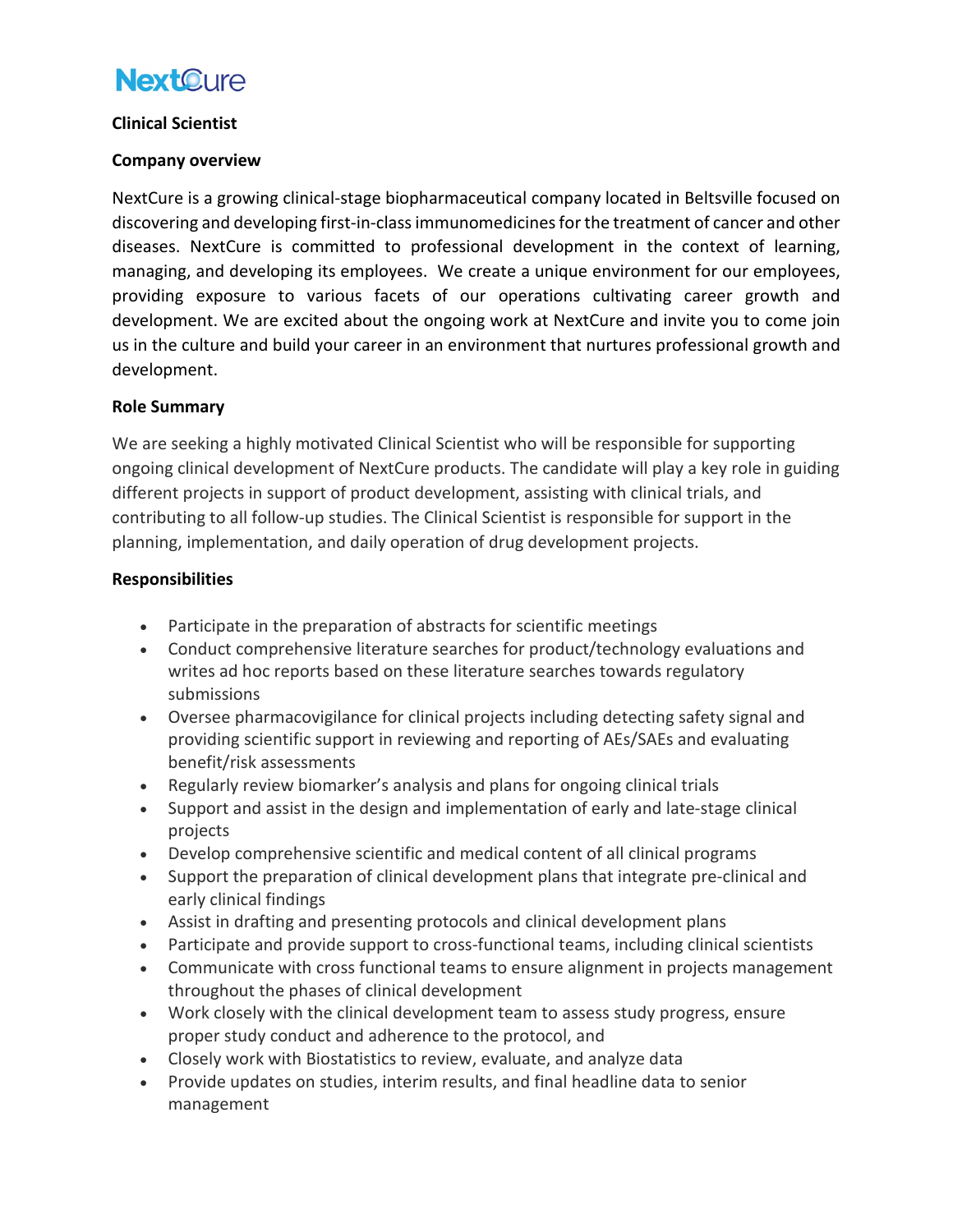# **NextOure**

- Assist in the preparation of clinical study core documents (protocol, investigator brochure, informed consent forms)
- Assist in preparation of various official and regulatory documents for Regulatory and other agencies, such as BLAs, INDs, drug safety reports, clinical study annual reports, medical reports, and any other documents to support the study design
- Proactively prepare responses to regulatory agencies regarding questions about complex clinical development issues (e.g., safety or efficacy)
- Participate in the implement of clinical policies, and SOPs
- Support clinical initiatives to improve the quality and content of all clinical programs
- Review cross-functional/organization processes as needed to effectively deliver results in our portfolio

## **Required education and experience**

- PhD, PharmD, or MD
- 5+ years' relevant experience in pharma or biotech
- Oncology and immunology experience preferred
- 2-4 years of working in drug development programs with 2+ years in clinical development experiences at a pharmaceutical, biotechnology, or CRO company
- Experience working in drug development phases
- Working knowledge of FDA/EMEA requirements, good clinical practices, and pharmaceutical clinical development in oncology
- Ability to interact with investigators and CROs as a scientific representative
- Ability to operate independently with minimal supervision
- Ability to communicate to varied level audiences across the organization
- Ability to set priorities for team and maintain accountability
- Ability to balance scientific & business perspectives
- Demonstrate a strategic thinking and curiosity skills

### **Qualifications**

- Demonstrated ability to manage multiple and diverse projects concurrently
- Organizational and project management skills
- Demonstrated ability to develop positive relationships and collaborations
- Strong analytical skills; a strategic thinker, planner, and implementer
- Solid scientific skills and attentive to details
- Working knowledge of biostatistics is a plus
- Good understanding of pharmacovigilance preferred